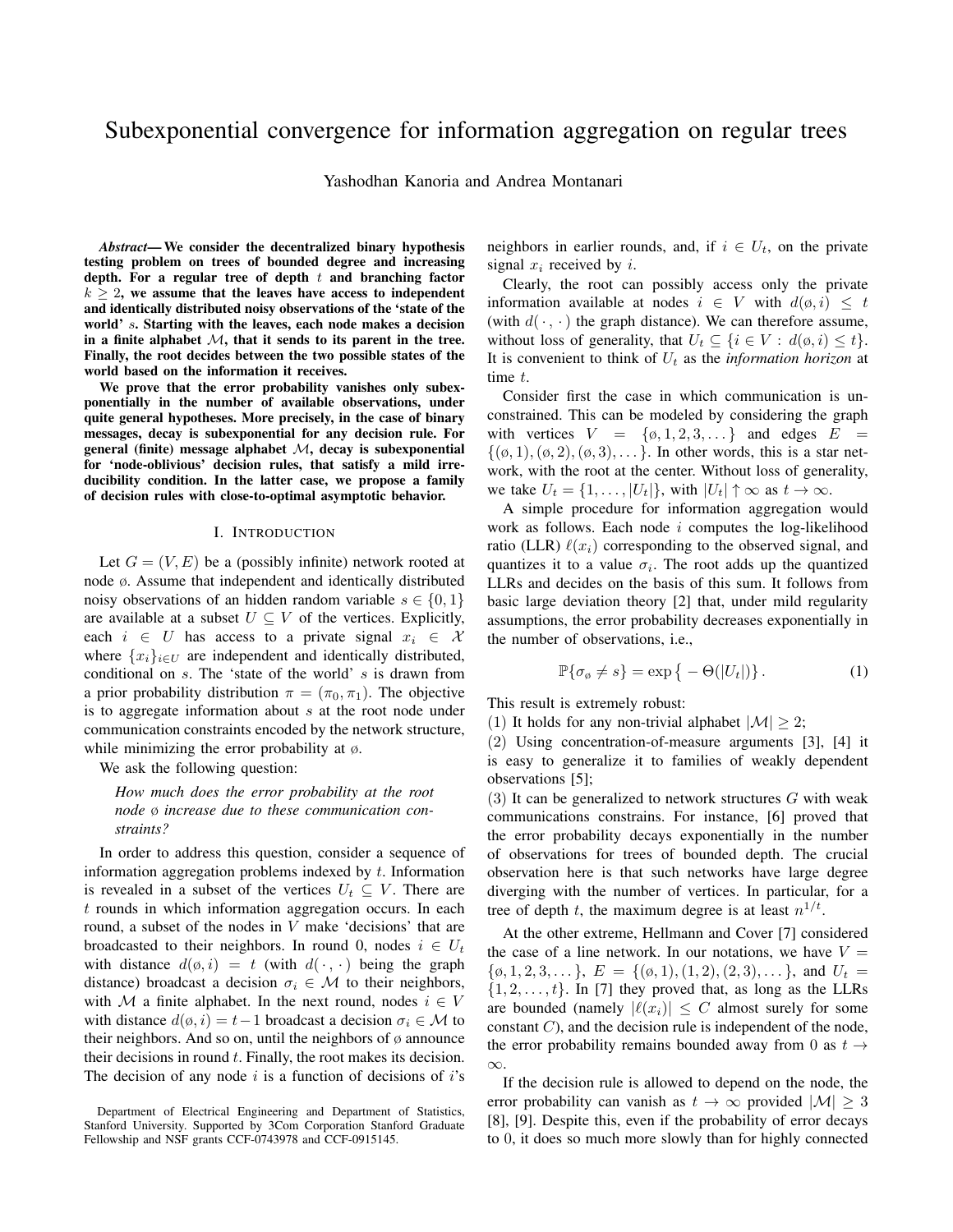networks. Namely, Tay, Tsitsiklis and Win [10] proved that

$$
\mathbb{P}\{\sigma_{\varnothing} \neq s\} = \exp\left\{-O(|U_t|^{\rho})\right\} \tag{2}
$$

for some  $\rho \, < 1$ . In other words, the communication constraint is so severe that, after  $t$  steps, the amount of information effectively used by the root is equivalent to a vanishingly small fraction of the one within the 'information horizon'.

These limit cases naturally lead to the general question: Given a rooted network  $(G, \emptyset)$ , a sequence of information horizons  ${U_t}_{t\geq 1}$  and a finite alphabet M, can information be aggregated at the root in such a way that the error probability decays exponentially in  $|U_t|$ ? The question is wide open, in particular for networks of with average degree bounded or increasing slowly (e.g. logarithmically) with the system size.

Networks with moderate degree arise in a number of practical situations. Within decentralized detection applications, moderate degree is a natural assumption for interferencelimited wireless networks. In particular, systems in which a single root node communicates with a significant fraction of the sensors are likely to scale poorly because of interference at the root. Standard models for wireless ad hoc networks [11] are indeed based on random geometric graphs where each node is connected to a logarithmic number of neighbors.

A different domain of applications for models of decentralized decision making is social learning [12]. In this case, each node corresponds to an agent, and the underlying graph is the social network across which information is exchanged. Also in this case, it is reasonable to assume that each agent has a number of neighbors which is bounded, or diverges slowly as the total number of agents grows. In many graphtheoretic models of social networks [13], although a small number of nodes can have large degree, the average degree is bounded or grows logarithmically with the network size.

Given the slow progress with extreme network structures (line networks and highly-connected networks), the study of general moderate degree networks appears extremely challenging. In this paper we focus on regular trees. More precisely, we let  $G$  be the (infinite) regular tree with branching factor  $k \geq 2$ , rooted at ø (each node has k descendants and, with the exception of the root, one parent). The information horizon  $U_t$  is formed by all the nodes at distance t from the root, hence  $|U_t| = k^t$ . Under a broad set of assumptions, we prove that the probability of error decays subexponentially in the size of the information set, cf. Eq. (2), where  $\rho =$  $\rho_M$  < 1 depends on the size of the alphabet  $|M| = m$ .

More precisely, we establish subexponential convergence in the following cases:

- 1) For binary messages  $|\mathcal{M}| = 2$  and any choice of the decision rule. In fact, we obtain a precise characterization of the smallest possible error probability in this case.
- 2) For general message alphabet  $3 < |\mathcal{M}| < \infty$  provided the decision rule does not depend on the node, and satisfies a mild 'irreducibility' condition (see Section IV-B for a definition).

In the latter case, one expects that exponential convergence is recovered as the message set gets large. Indeed we prove that, for a given  $k \geq 2$ , the optimal exponent in Eq. (2) obeys

$$
1 - \frac{C_1}{|\mathcal{M}|} \le \rho_{\mathcal{M}} \le 1 - \exp\{-C_2|\mathcal{M}|\}.
$$
 (3)

The upper bound follows from our general proof for irreducible decision rules, while the lower bound is obtained by constructing an explicit decision rule that achieves it.

Our investigation leaves several interesting open problems. First, it would be interesting to compute the optimal exponent  $\rho = \rho(k, \mathcal{M})$  for given degree of the tree and size of the alphabet. Even the behavior of the exponent for large alphabet sizes is unknown at the moment (cf. Eq. (3)). Second, the question of characterizing the performance limits of general, node-dependent decision rules remains open for  $|\mathcal{M}| \geq 3$ . Third, it would be interesting to understand the case where non-leaf nodes also get private signals, e.g.,  $U_t = \{i : i \in V, d(\emptyset, i) \leq t\}$ . Finally, this paper focuses on tree of bounded degree. It would be important to explore generalization to other graph structures, namely trees with slowly diverging degrees (which could be natural models for the local structure of preferential attachment graphs [14]), and loopy graphs. Our current results can be extended to trees of diverging degree only in the case of binary signals. In this case we obtain that the probability of error is subexponential

$$
\mathbb{P}\{\sigma_{\varphi} \neq s\} = \exp\{-o(|U_t|)\}\tag{4}
$$

as soon as the degree is sub-polynomial, i.e.  $k = o(n^a)$  for all  $a > 0$ .

The rest of the paper is organized as follows: Section II defines formally the model for information aggregation. Section III presents our results for binary messages  $|\mathcal{M}| = 2$ . Section IV treats the case of decision rules that do not depend on the node, with general  $M$ .

### II. MODEL DEFINITION

As mentioned in the introduction, we assume the network  $G = (V, E)$  to be an (infinite) rooted k-ary tree, i.e. a tree where each node has  $k$  descendants and one parent (with the exception of the root, that has no parent). Independent noisy observations ('private signals') of the state of the world s are provided to the nodes at t-th generation  $U_t = \{i \in$  $V : d(\emptyset, i) = t$ . These will be also referred to as the 'leaves'. Define  $n \equiv |U_t| = k^t$ . Formally, the state of the world  $s \in \{0, 1\}$  is drawn according to the prior  $\pi$  and for each  $i \in U_t$  an independent observation  $x_i \in \mathcal{X}$  is drawn with probability distribution  $p_0(\cdot)$  (if  $s = 0$ ) or  $p_1(\cdot)$  (if  $s = 1$ ). For notational simplicity in this short version, we assume that  $\mathcal{X} = \{0, 1\}$ , and that  $p_s(x) = (1 - \delta) \mathbb{I}(x)$  $s$ ) +  $\delta \mathbb{I}(x \neq s)$  for  $s = 0, 1$ ; where  $\delta \in (0, 1/2)$ . Also, we exclude degenerate cases by taking  $\pi_0, \pi_1 > 0$ . We refer to the two events  $\{s = 0\}$  and  $\{s = 1\}$  as the hypotheses  $H_0$ and  $H_1$ .

In round 0, each leaf i sends a message  $\sigma_i \in \mathcal{M}$  to its parent at level 1. In round 1, the each node  $j$  at level 1 sends a message  $\sigma_i \in \mathcal{M}$  to its parent at level 2. Similarly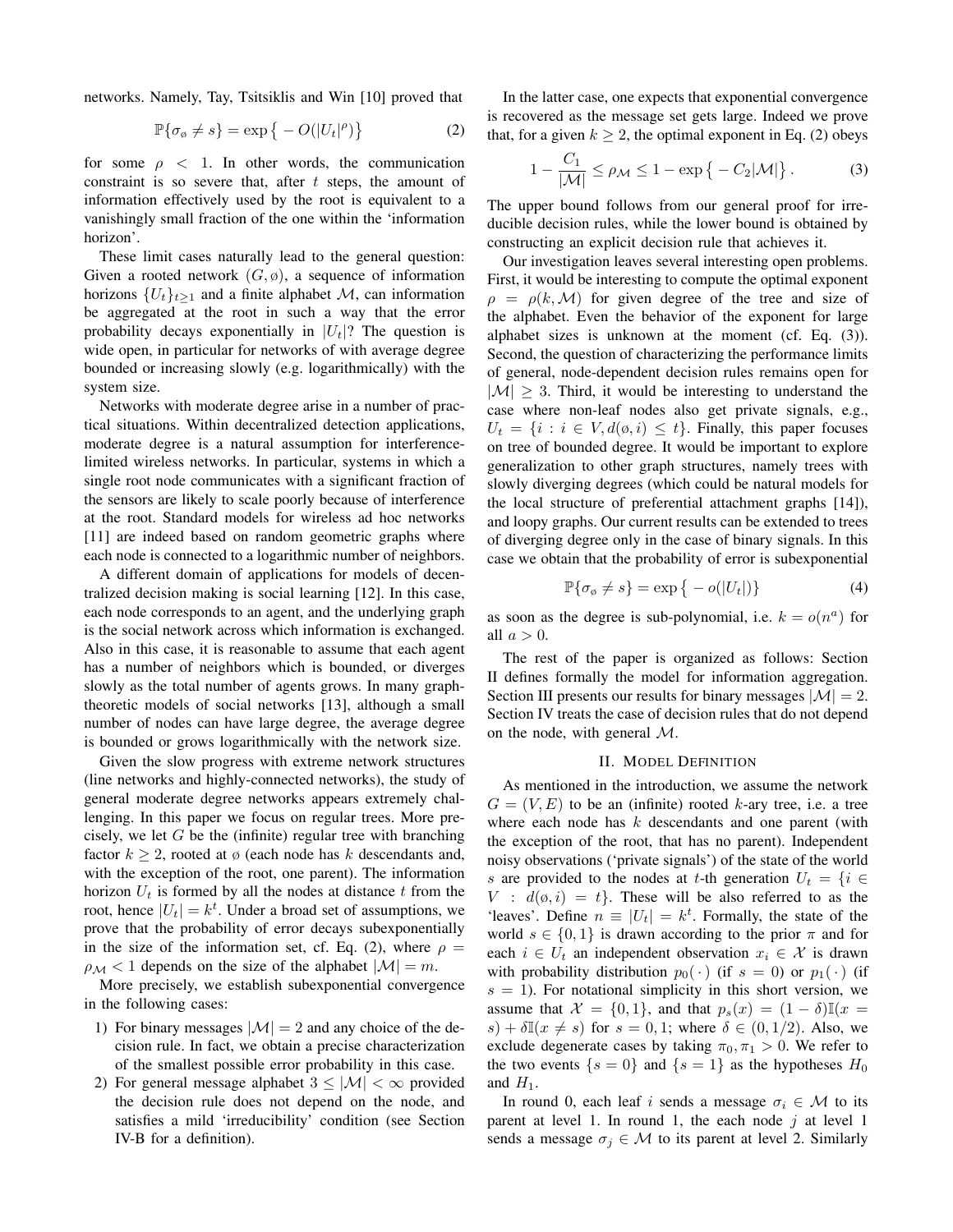up to round t. Finally, the root node ø makes a decision  $\sigma_{\varphi} \in$  $\{0, 1\}$  based on the k messages it receives. The objective is to minimize  $\mathbb{P}_{err} \equiv \mathbb{P}(\sigma_{\varphi} \neq s)$ . We call a set of decision rules *optimal* if it minimizes  $\mathbb{P}_{err}$ .

We will denote by  $\partial i$  the set of children of node i. We denote the probability of events under  $H_0$  by  $\mathbb{P}_0(\cdot)$ , and the probability of events under  $H_1$  by  $\mathbb{P}_1(\cdot)$ . Finally, we denote by  $f_i$  the decision rule at node i in the tree. If i is not a leaf node and  $i \neq \emptyset$ , then  $f_i: \mathcal{M}^k \to \mathcal{M}$ . The root makes a binary decision  $f_{\varphi}: \mathcal{M}^k \to \{0, 1\}$ . If i is a leaf node, it maps its private signal to a message,  $f_i: \{0,1\} \to M$ . In general,  $f_i$ 's can be randomized.

## III. BINARY MESSAGES

In this section, we consider the case  $\mathcal{M} = \{0, 1\}$ , i.e., the case of binary messages.

Consider the case  $\pi_0 = \pi_1 = 1/2$ . Define the majority decision rule at non-leaf node i as follows:  $\sigma_i$  takes the value of the majority of  $\sigma_{\partial i}$  (ties are broken uniformly at random).

It is not hard to see that if we implement majority updates at all non-leaf nodes, we achieve

$$
\mathbb{P}_{\text{maj}}(\sigma_{\emptyset} \neq s) = \exp\left\{-\Omega\left(\lfloor (k+1)/2 \rfloor^t\right)\right\} \tag{5}
$$

Note that this is an upper bound on error probability under majority updates.

Our main result shows that, in fact, this is essentially the best that can be achieved.

*Theorem 3.1:* Fix  $\pi$ . There exists  $C < \infty$  such that for all  $k \in \mathbb{N}$  and  $t \in \mathbb{N}$ , for any combination of decision rules at the nodes, we have

$$
\mathbb{P}(\sigma_{\varnothing} \neq s) \ge \exp\left\{-C\left(\frac{k+1}{2}\right)^t\right\} \tag{6}
$$

In particular, the error probability decays subexponentially in the number of private signals  $n = k^{t}$ , even with the optimal protocol.

#### *A. Proof of Theorem 3.1*

We prove the theorem for the case  $\pi_0 = \pi_1 = 1/2$ . The proof easily generalizes to arbitrary  $\pi$ .

Also, without loss of generality we can assume that, for every node i,

$$
\frac{\mathbb{P}(s=1|\sigma_i=1)}{\mathbb{P}(s=0|\sigma_i=1)} \ge \frac{\mathbb{P}(s=1|\sigma_i=0)}{\mathbb{P}(s=0|\sigma_i=0)}
$$
(7)

(otherwise simply exchange the symbols and modify the decision rules accordingly).

Denote by  $\eta_i^{\text{I}}$  the (negative) logarithm of the 'type I error' in  $\sigma_i$ , i.e.  $\eta_i^1 \equiv -\log(\mathbb{P}(s=0, \sigma_i=1))$ . Denote by  $\eta_i^n$  the (negative) logarithm of the 'type II error' in  $\sigma_i$ , i.e.  $\eta_i^{\text{II}} \equiv$  $-\log(\mathbb{P}(s=1, \sigma_i=0)).$ 

The following is the key lemma in our proof of Theorem 3.1.

*Lemma 3.2:* Given  $\delta > 0$ , there exists  $C \equiv C(\delta) > 0$ such that for any  $k$  we have the following: There exists an optimal set of decision rules such that for any node  $i$  at level  $\tau \in \mathbb{N},$ 

$$
\eta_i^{\rm I} \eta_i^{\rm II} \le C^2((k+1)/2)^{2\tau} \,. \tag{8}
$$

*Proof:* [Proof of Theorem 3.1] Applying Lemma 3.2 to the root  $\emptyset$ , we see that  $\min(\eta_{\emptyset}^{\mathfrak{t}}, \eta_{\emptyset}^{\mathfrak{u}}) \leq C((k+1)/2)^{t}$ . The result follows immediately.

Lemma 3.2 is proved using the fact that there is an optimal set of decision rules that correspond to deterministic likelihood ratio tests (LRTs) at the non-leaf nodes.

*Definition 3.3:* Choose a node i. Fix the decision functions of all descendants of i. Define  $L_i(\sigma_{\partial i})$  =  $\mathbb{P}(H_1|\sigma_{\partial i})/\mathbb{P}(H_0|\sigma_{\partial i}).$ 

a) The decision function  $f_i$  is a *monotone deterministic likelihood ratio test* if:

(i) It is deterministic.

(ii) There is a threshold  $\theta$  such that

$$
\mathbb{P}(f_i = 1, L_i < \theta) = 0
$$
\n
$$
\mathbb{P}(f_i = 0, L_i > \theta) = 0
$$

b) The decision function  $f_i$  is a *deterministic likelihood ratio test* if either  $f_i$  or  $f_i^c$  is a monotone deterministic likelihood ratio test. Here  $f_i^c$  is the Boolean complement of  $f_i$ .

The next lemma is an easy consequence of a beautiful result of Tsitsiklis [15]. Though we state it here only for binary message alphabet, it easily generalizes to arbitrary finite M.

*Lemma 3.4:* There is a set of monotone deterministic likelihood ratio tests at the nodes that achieve the minimum possible  $\mathbb{P}(\sigma_{\emptyset} \neq s)$ .

The proof is available in the full version [1].

Clearly, if  $f_i$  is a monotone LRT, Eq. (7) holds. In fact, we can argue that there is a set of deterministic monotone LRTs with strict inequality in Eq. (7), i.e., such that

$$
\frac{\mathbb{P}(s=1|\sigma_i=1)}{\mathbb{P}(s=0|\sigma_i=1)} > \frac{\mathbb{P}(s=1|\sigma_i=0)}{\mathbb{P}(s=0|\sigma_i=0)}
$$
\n(9)

holds for all  $i$ , that are optimal. See the full version [1] for details.

*Definition 3.5:* Let  $\overline{\alpha}$  and  $\overline{\beta}$  be binary vectors of the same length  $\tau$ . We say  $\overline{\alpha} \succeq \overline{\beta}$  if  $\alpha_i \geq \beta_i$  for all  $i \in \{1, 2, ..., \tau\}$ . We now prove Lemma 3.2.

*Proof:* [Proof of Lemma 3.2]

From Lemma 3.4 and Eq. (9), we can restrict attention to monotone deterministic LRTs satisfying Eq. (9).

We proceed via induction on level  $\tau$ . For any leaf node *i*, we know that  $\eta_i^I = \eta_i^I = -\log(\delta/2)$ . Choosing  $C =$  $-\log(\delta/2)$ , Eq. (8) clearly holds for all nodes at level 0. Suppose Eq. (8) holds for all nodes at level  $\tau$ . Let *i* be a node at level  $\tau + 1$ . Let its children be  $\partial i = \{c_1, c_2, \ldots, c_k\}.$ Without loss of generality, assume

$$
\eta_{c_1}^{\rm I} \ge \eta_{c_2}^{\rm I} \ge \ldots \ge \eta_{c_k}^{\rm I} \tag{10}
$$

Claim A: We can also assume

$$
\eta_{c_1}^{\mathbb{I}} \le \eta_{c_2}^{\mathbb{I}} \le \ldots \le \eta_{c_k}^{\mathbb{I}} \tag{11}
$$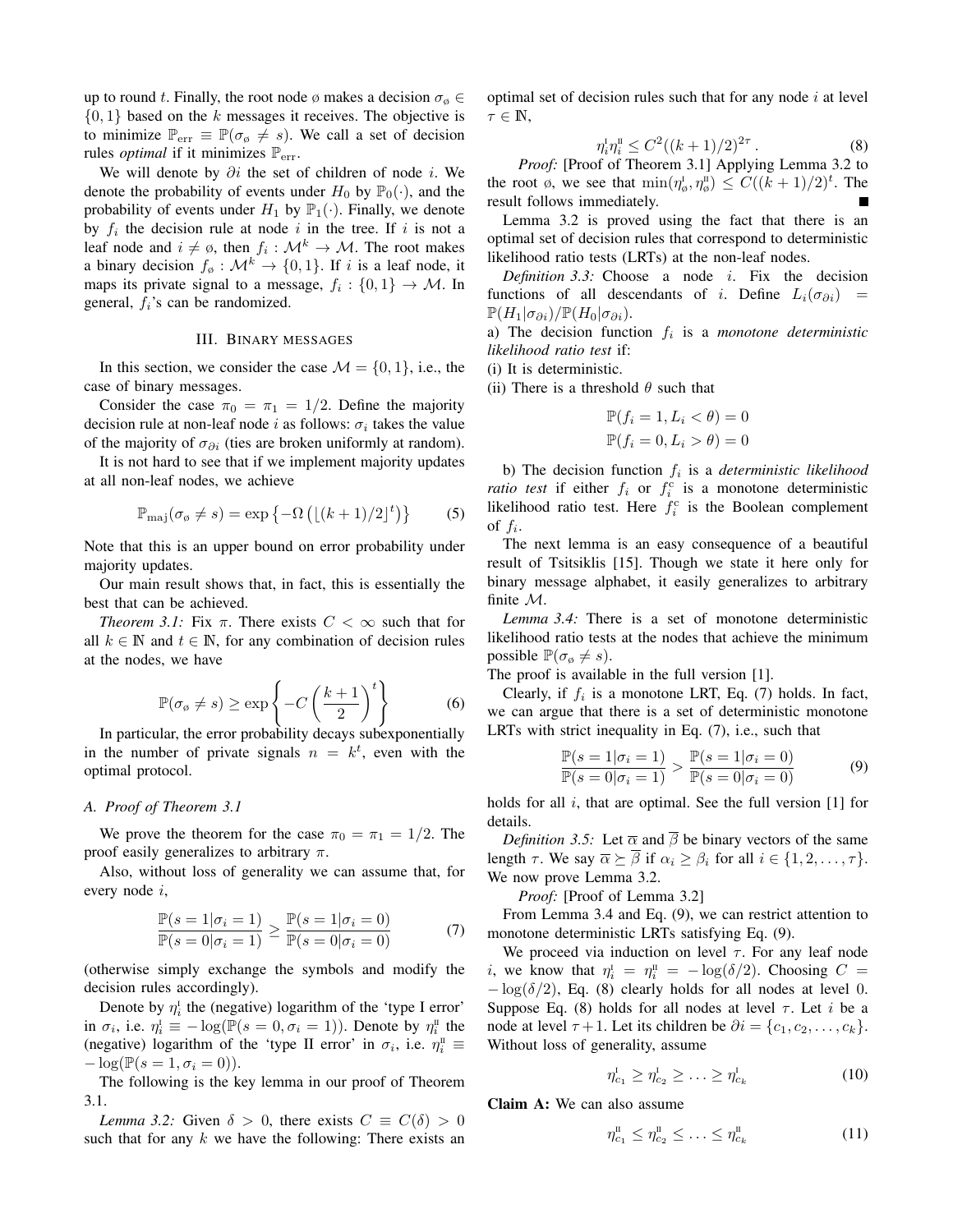Recall that  $f_i: \{0,1\}^k \rightarrow \{0,1\}$  is the decision rule at node *i*. Assume the first bit in the input corresponds to  $\sigma_{c_1}$ , the second corresponds to  $\sigma_{c_2}$ , and so on. Using Lemma 3.4, we can assume that  $f_i$  implements a deterministic likelihood ratio test. Define the k-bit binary vectors  $\omega^0 = (111 \dots 1)$ ,  $\underline{\omega}^{1} = (011...1), ..., \underline{\omega}^{k} = (00...0)$ . From Lemma 3.4 and Eq. (9), it follows that  $f_i(\underline{\omega}^j) = \mathbb{I}(j \langle j_0 \rangle)$  for some  $j_0 \in \{0, 1, \ldots, k, k+1\}.$ 

Claim B: Without loss of generality, we can assume that  $j_0 \neq 0$  and  $j_0 \neq k+1$ .

See the full version [1] for proofs of Claims A and B.

Using Claim B, we can assume  $j_0 \in \{1, \ldots, k\}$  without loss of generality. Now  $\underline{\omega} \succeq \underline{\omega}^{j_0-1}$  contribute to type I error and  $\underline{\omega} \preceq \underline{\omega}^{j_0}$  contribute to type II error. It follows that

$$
\eta_i^{\mathfrak{l}} \le \sum_{j=j_0}^k \eta_{c_j}^{\mathfrak{l}} \le (k - j_0 + 1) \eta_{c_{j_0}}^{\mathfrak{l}}, \qquad (12)
$$

$$
\eta_i^{\rm II} \le \sum_{j=1}^{j_0} \eta_{c_j}^{\rm II} \le j_0 \eta_{c_{j_0}}^{\rm II}, \qquad (13)
$$

where we have used the ordering on the error exponents (Eqs. (10) and (11)). Eqs. (12) and (13) lead immediately to

$$
\eta_i^{\rm I} / \eta_{c_{j_0}}^{\rm I} + \eta_i^{\rm I\!I} / \eta_{c_{j_0}}^{\rm I} \le (k+1) \,. \tag{14}
$$

Now, for any  $x, y \ge 0$ , we have  $x + y \ge 2\sqrt{xy}$ . Plugging  $x = \eta_i^{\text{I}} / \eta_{c_{j_0}}^{\text{I}}$  and  $y = \eta_i^{\text{II}} / \eta_{c_{j_0}}^{\text{II}}$ , we obtain from Eq. (14)

$$
\eta_i^{\mathsf{I}} \eta_i^{\mathsf{II}} \le \left(\frac{k+1}{2}\right)^2 \eta_{c_{j_0}}^{\mathsf{I}} \eta_{c_{j_0}}^{\mathsf{II}}.
$$
 (15)

By our induction hypothesis  $\eta_{c_{j_0}}^{\text{I}} \eta_{c_{j_0}}^{\text{II}} \leq C^2((k+1)/2)^{2\tau}$ . Thus,  $\eta_i^{\text{I}} \eta_i^{\text{II}} \leq C^2((k+1)/2)^{2(\tau+1)}$  as required. Induction completes the proof.

# IV. 'NODE-OBLIVIOUS' RULES WITH NON-BINARY MESSAGES

In this section we allow a general finite message alphabet M that need not be binary. However, we restrict attention to the case of *node-oblivious* rules: The decision rules  $f_i$  at all nodes in the tree, except the leaves and the root, must be the same. We denote this 'internal node' decision rule by  $f: \mathcal{M}^k \to \mathcal{M}$ . Also, the decision rules used at each of the leaf nodes should be same. We denote the leaf decision rule by  $g : \{0,1\} \to M$ . The decision rule at the root is denoted by  $h = f_{\emptyset} : \mathcal{M}^k \to \{0, 1\}$ . We call such  $(f, g, h)$  a node-oblivious decision rule vector.

Define  $m \equiv |\mathcal{M}|$ . In Section IV-A, we present a scheme that achieves

$$
\mathbb{P}(\sigma_{\emptyset} \neq s) = \exp\left\{-\Omega\left(\left\{k\left(1 - 1/m\right)\right\}^t\right)\right\},\qquad(16)
$$

when the error probability in the private signals is sufficiently small. Next, under appropriate assumptions, we show that the decay of error probability must be sub-exponential in the number of private signals  $k^t$ .

## *A. An efficient scheme*

For convenience, we label the messages as

$$
\mathcal{M} = \left\{ \frac{-m+1}{2}, \frac{-m+3}{2}, \dots, \frac{m-1}{2} \right\} \tag{17}
$$

The labels have been chosen so as to be suggestive (in a quantitative sense, see below) of the inferred log-likelihood ratio. Further, we allow the messages to be treated as real numbers (corresponding to their respective labels) that can be operated on. In particular, the quantity  $S_i \equiv \sum_{c \in \partial i} \sigma_c$  is well defined for a non-leaf node *i*.

The node-oblivious decision rule we employ at a non-leaf node  $i \neq \emptyset$  is

$$
f(\sigma_{\partial i}) = \begin{cases} \left\lfloor \frac{S_i/k + (m-1)/2}{1 - 1/m} \right\rfloor - \frac{m-1}{2}, & \text{if } S_i \le 0\\ \left\lfloor \frac{S_i/k - (m-1)/2}{1 - 1/m} \right\rfloor + \frac{m-1}{2}, & \text{if } S_i > 0 \end{cases}
$$
(18)

Note that the rule is symmetric with respect to a inversion of sign, except that  $S_i = 0$  is mapped to the message  $1/2$ when  $m$  is even.

The rule  $g(x_i)$  used at the leafs is simply  $g(1) = (m-1)/2$ and  $g(0) = -(m-1)/2$ . The decision rule at the root is

$$
h(\sigma_{\partial\emptyset}) = \begin{cases} 1, & \text{if } S_{\emptyset} \ge 0 \\ 0, & \text{otherwise.} \end{cases}
$$
 (19)

If we associate  $H_0$  with negative quantities, and  $H_1$  with positive quantities, then again, the rule at the leafs is symmetric, and the rule at the root is essentially symmetric (except for the case  $S_{\varphi} = 0$ ).

*Lemma 4.1:* Consider the node-oblivious decision rule vector  $(f, g, h)$  defined above. For  $k \ge 2$  and  $m \ge 3$ , there exists  $\delta_0 \equiv \delta_0(m, k) > 0$  such that the following is true for all  $\delta < \delta_0$ :

(i) Under  $H_0$ , for node i at level  $\tau \geq 0$ , we have

$$
-\log \mathbb{P}[\sigma_i = -(m-1)/2 + l] \ge (l/m) \{k (1 - 1/m)\}^{\tau}
$$
\n(20)

for  $l = 1, 2, \ldots, m - 1$ . (ii) Under  $H_1$ , for node i at level  $\tau \geq 0$ , we have

$$
-\log \mathbb{P}[\sigma_i = (m-1)/2 - l] \ge (l/m) \{ k (1 - 1/m) \}^{\tau}
$$
\n(21)

for  $l = 1, 2, \ldots, m - 1$ .

*Proof:* We prove (i) here. The proof of (ii) is analogous. Assume  $H_0$ . Define  $\gamma \equiv k(1 - 1/m)$  and  $C \equiv$  $k \log m/(k-1)$ . We show that, in fact, for suitable choice of  $\delta_0$  the following holds: If  $\delta < \delta_0$ , then for any node i at any level  $\tau \geq 0$ ,

$$
-\log \mathbb{P} \big[ \sigma_i = -(m-1)/2 + l \big] \ge
$$
  

$$
(l/m)\gamma^{\tau} + C
$$
 (22)

We proceed by induction on  $\tau$ . Consider *i* at level  $\tau = 0$ . We have  $\mathbb{P}_0[\sigma_i = -(m-1)/2+l] = 0$  for  $l = 1, 2, ..., m-2$ and  $\mathbb{P}_0[\sigma_i = (m-1)/2] = \delta$ . Choosing  $\delta_0 \equiv \exp(-1 - C)$ ,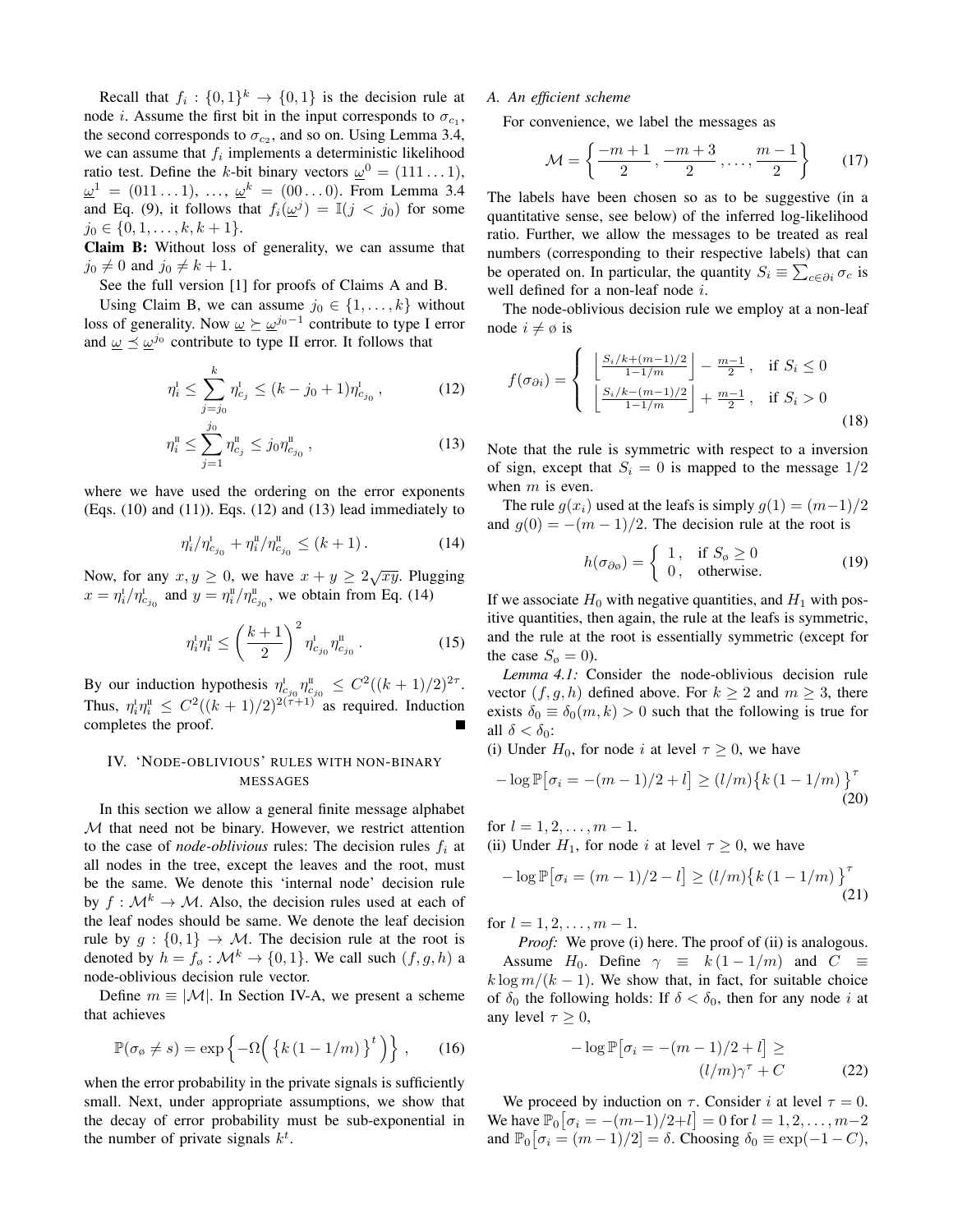we can ensure that Eq. (22) holds at level 0. Note that for  $k \gg 1$ , we have  $\delta_0 \approx 1/(em)$ .

Now suppose Eq. (22) holds at level  $\tau$ . Consider node i at level  $\tau + 1$ . From Eq. (18), for  $\sigma_i = -(m-1)/2 + l$  we need

$$
S_i \ge k[-(m-1)/2 + l(1 - 1/m)] \tag{23}
$$

For every  $\sigma_{\partial i} = \frac{(- (m - 1)/2 + l_1, -(m - 1)/2 + l_1)}{2}$  $l_2, \ldots, -(m-1)/2 + l_k)$  such that Eq. (23) holds, we have  $\sum_{j=1}^{k} l_j \geq kl(1-1/m)$ . Thus,

$$
\mathbb{P}_0(\sigma_{\partial i}) \le \exp\left(-kC - (1/m)\gamma^{\tau} \sum_{j=1}^k l_j\right)
$$
  
 
$$
\le \exp\left(-kC - (1/m)l\gamma^{\tau+1}\right)
$$
 (24)

Obviously, there are at most  $m^k$  such  $\sigma_{\partial i}$ . Thus,

$$
\mathbb{P}_0[\sigma_i = -(m-1)/2 + l]
$$
  
\n
$$
\leq m^k \exp(-kC - (1/m)l\gamma^{\tau+1})
$$
  
\n
$$
= \exp(-C - (1/m)l\gamma^{\tau+1})
$$

Thus, Eq.(22) holds at level  $\tau + 1$ . Induction completes the proof.

*Theorem 4.2:* For  $k \geq 2$  and  $m \geq 3$ , there exists  $\delta_0 \equiv$  $\delta_0(m, k) > 0$ , and a node-oblivious decision rule vector, such that the following is true: For any  $\delta < \delta_0$ , we have

$$
\mathbb{P}\big[\sigma_{\varnothing} \neq s\big] \leq \exp\left\{-\frac{m-1}{2m}\left\{k\left(1-1/m\right)\right\}^t\right\}
$$
\n
$$
= \exp\left\{-\frac{m-1}{2m}n^{\rho}\right\} \tag{25}
$$

with  $\rho \equiv 1 + \log(1 - 1/m) / \log k$ .

The theorem follows easily from Lemma 4.1 and the root decision rule Eq. (19). See the full version [1] for details.

## *B. Subexponential decay of error probability*

Define  $n \equiv k^t$ , i.e., *n* is the number of private signals received, one at each leaf. The scheme presented in the previous section allows us to achieve error probability that decays like  $\exp(-\Omega({k(1-1/m)})^t) = \exp(-\Omega(n^{\rho})),$ where  $\rho = 1 + \log(1 - 1/m) / \log k \approx 1 - 1/(m \log k)$ for  $m \gg 1$ . In this section we show that under appropriate assumptions, error probability that decays exponentially in n, i.e.,  $exp(-\Theta(n))$ , is not achievable with node-oblivious rules.

In this section we call the letters of the message alphabet  $\mathcal{M} = \{1, 2, \dots, m\}$ . For simplicity, we consider only deterministic node-oblivious rules, though our results and proofs extend easily to randomized rules.

We define here a directed graph  $G$  with vertex set  $M$ and edge set  $\mathcal E$  that we define below. We emphasize that  $\mathcal G$ is distinct from the tree on which information aggregation is occurring. There is a directed edge from node  $\mu_i \in \mathcal{M}$ to node  $\mu_j \in \mathcal{M}$  in G if there exists  $\overline{\alpha} \in \mathcal{M}^k$  such that  $\mu_j$  appears at least once in  $\overline{\alpha}$  and  $f(\overline{\alpha}) = \mu_i$ . Informally,  $(\mu_i, \mu_j) \in \mathcal{E}$  if  $\mu_i$  can be 'caused' by a message vector

received from children that includes  $\mu_i$ . We call G the *dependence graph*.

We make the following irreducibility assumptions on the node-oblivious decision rule vectors  $(f, g, h)$  under consideration (along with leaf and root decision rules).

*Assumption 1:* The dependence graph  $G$  is strongly connected. In other words, for any  $\mu_i \in \mathcal{M}$  and  $\mu_j \in \mathcal{M}$ , there is a directed path from  $\mu_i$  to  $\mu_j$  in  $\mathcal{G}$ .

*Assumption 2:* There exists a level  $\tau_p \in \mathbb{N}$  such that for node *i* at level  $\tau_p$ , we have  $\mathbb{P}_0(\sigma_i = \mu) > 0$  for all  $\mu \in \mathcal{M}$ .

Note that  $\mathbb{P}_0(\sigma_i = \mu) > 0$  implies  $\mathbb{P}_1(\sigma_i = \mu) > 0$  by absolute continuity of  $\mathbb{P}_0(x_i)$  w.r.t.  $\mathbb{P}_1(x_i)$ .

*Assumption 3:* There exists  $\mu_-\in\mathcal{M}, \mu_+\in\mathcal{M}, \eta>0$ and  $\tau_d \in \mathbb{N}$  such that, for all  $\tau > \tau_d$  the following holds: For node *i* at level  $\tau$ , we have  $\mathbb{P}_0(\sigma_i = \mu_-) > \eta$  and  $\mathbb{P}_1(\sigma_i =$  $\mu_{+}) > \eta_{-}$ 

In other words, we assume there is one 'dominant' message under each of the two possible hypothesis.

It is not hard to verify that for  $k \geq 2$ ,  $m \geq 3$  and  $\delta$  $\delta_0(m, k)$  (where  $\delta_0$  is same as in Lemma 4.1 and Theorem 4.2), the scheme presented in the previous section satisfies all four of our assumptions. In other words, the assumptions are all satisfied in the regime where our scheme has provably good performance.

*Definition 4.3:* Consider a directed graph  $\mathcal{G} = (\mathcal{V}, \mathcal{E})$  that is strongly connected. For  $u, v \in V$ , let  $d_{uv}$  be the length of the shortest path from  $u$  to  $v$ . Then the *diameter* of  $\mathcal G$  is defined as

$$
diameter(\mathcal{G}) \equiv \max_{u \in \mathcal{V}} \max_{v \in \mathcal{V}, v \neq u} d_{uv}.
$$

*Theorem 4.4:* Fix m and  $k \geq 2$ . Consider any nodeoblivious decision rule vector  $(f, g, h)$  such that Assumptions 1, 2 and 3 are satisfied. Let  $d$  be the diameter of the dependence graph G. Then, there exists  $C \equiv C(f, m, k)$ ∞ such that we have

$$
\mathbb{P}[\sigma_{\varnothing} \neq s] \geq \exp\left\{-Cn^{\overline{\rho}}\right\},\tag{26}
$$

where  $\overline{\rho} \equiv 1 + \frac{\log(1 - k^{-d})}{d \log k} < 1$ .

Now G has m vertices, so clearly  $d \leq m-1$ . The following corollary is immediate.

*Corollary 4.5:* Fix m and  $k \geq 2$ . Consider any nodeoblivious decision rule vector  $(f, g, h)$  such that Assumptions 1, 2 and 3 are satisfied. Then, there exists  $C \equiv C(f, m, k)$ ∞ such that we have

$$
\mathbb{P}[\sigma_{\varphi} \neq s] \geq \exp\left\{-Cn^{\rho}\right\},\tag{27}
$$

where  $\rho \equiv 1 + \frac{\log(1 - k^{-(m-1)})}{(m-1)\log k} < 1$ .

Thus, we prove that under the above irreducibility assumptions, the error must decay subexponentially in the number of private signals available at the leaves.

*Remark 4.6:* We have  $\mathbb{P}_0(\sigma_{\partial\varphi} = (\mu_-, \mu_-, \ldots, \mu_-)) >$  $\eta^k$ . It follows that we must have  $f_{\phi}(\mu_-, \mu_-, \ldots, \mu_n) = 0$ (else the probability of error is bounded below by  $\pi_0 \eta^k$  for any t). Similarly, we must have  $f_{\phi}(\mu_+,\mu_+,\ldots,\mu_+) = 1$ . In particular,  $\mu_-\neq \mu_+$ .